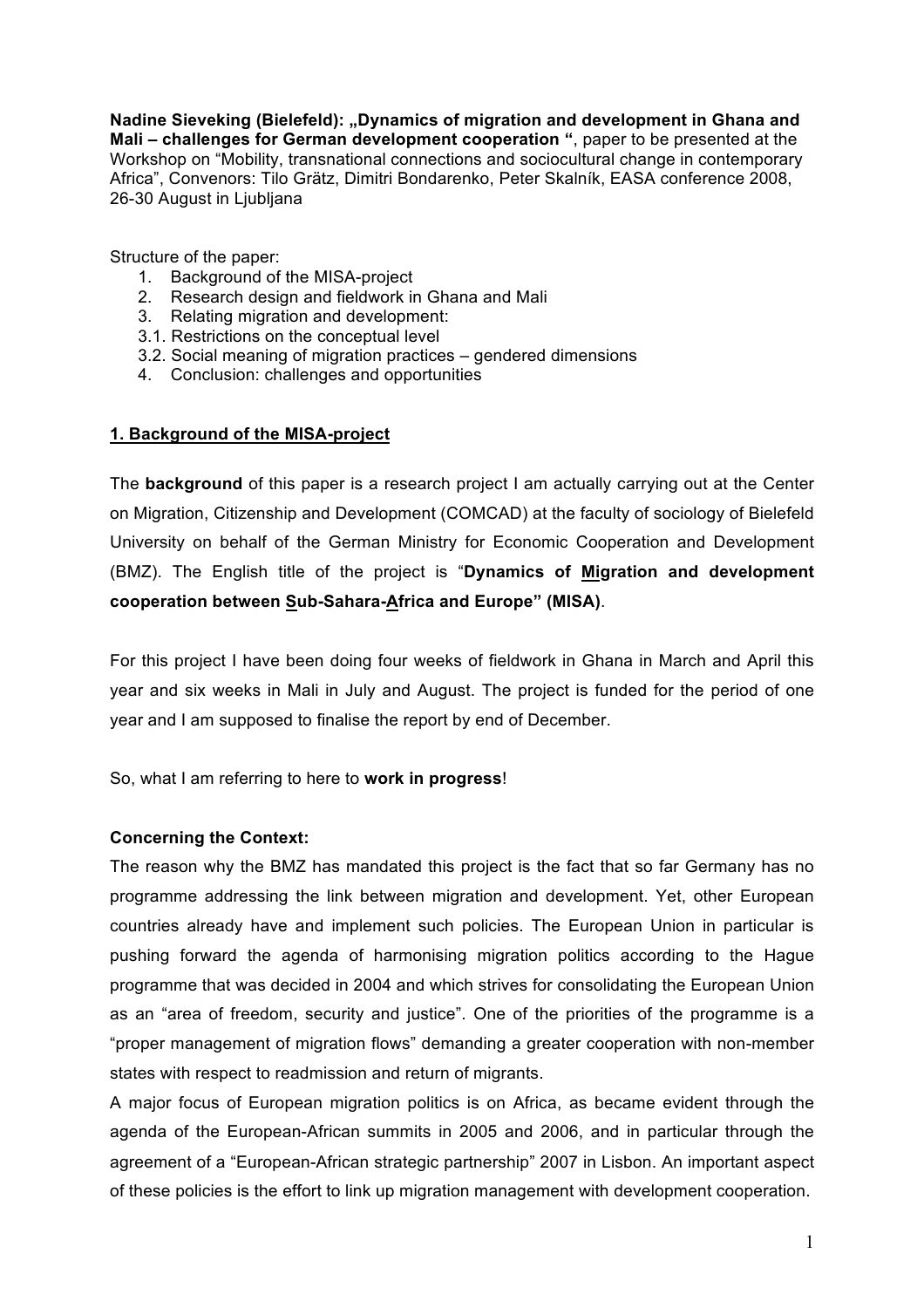The idea that there is a link between migration and development is not new – however, the issue is very high on the global political agenda, as expressed by the UN High Level Dialogue on International Migration and Development in 2006. The basic assumption underlying the globalised discourse on migration and development is that migration can be beneficial for the development of a country (economic and social remittances, knowledge transfer, etc.) but if not "properly managed" also detrimental (brain drain, insecurity, trafficking, etc.). From these assumptions the question arises whether development-related activities can influence migration dynamics and if so how?

This question is what mainly motivated the BMZ to finance the MISA-project. In short: they wanted us to study if and eventually how German development cooperation in Africa could prevent migration by tackling its supposed "root causes" ...

What we proposed to do is an **exploration of the dynamics of migration in the transnational social spaces spanning Sub-Sahara Africa and Europe** and their **interrelatedness with development cooperation on the ground**. We decided to put the focus of the empirical research on the interfaces between local actors and institutions of German and European development cooperation, including case studies based on qualitative research. The results of the field-research in Africa will be placed in a European framework, referring to the experiences of different countries in connecting migration and development policies. The MISA report is meant to inform the German government in designing and implementing development programmes dealing with the challenges of migration …

As **sites for empirical research** the choice fell on Ghana and Mali. **Ghana** was a choice of the BMZ because it is an important partner country of German development cooperation and the country of origin of most of the Sub Saharan African migrants in Germany. Furthermore Ghana is currently attracting a lot of international attention  $-$  it stands as a model for democracy, peace and stability in the region, as well as for successful economic development and poverty reduction. **Mali** was proposed because - besides being also a long standing partner country of German development cooperation - it was chosen by the European Commission to be the site of a pilot project translating the idea of a so called Africa-EU Partnership on "Migration, Mobility and Employment" into practice.

Before I say something about to the research design and the concrete sites of fieldwork in Ghana and Mali, it is important to note that the BMZ is not a homogenous or monolithic institution and that quite in contrast to the people within the department which commissioned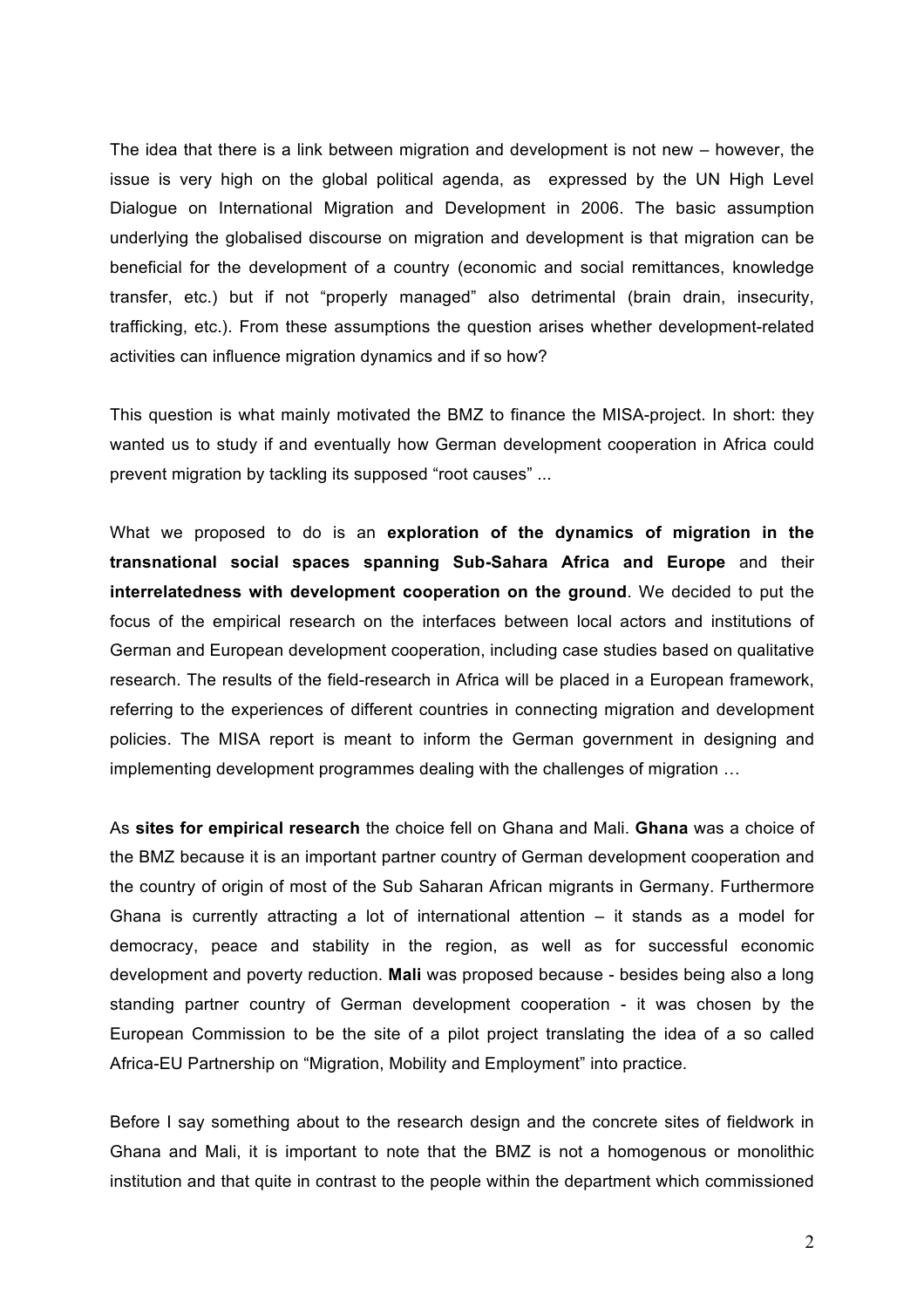the study<sup>1</sup>, the country programme directors for Ghana and Mali made very clear that from their point of view development cooperation should be done first of all with the intention to assist the German partner countries, reacting on their needs and demands – therefore the project should focus on the views and perspectives of the Ghanaian and Malian partners!

# **2. Research design and fieldwork in Ghana and Mali**

We designed the empirical research according to a **multi-level approach**, to be conducted **in different regions, characterised by different development and migration dynamics**.

A first important step in planning the empirical research was to engage a **local research assistant**, which worked out very well in Ghana but unfortunately not so in Mali. The next steps were directed towards the German development agencies in order to map out where we were to go and whom we were to talk to in order to study the interfaces with local partners and get their perspectives. Apart from these interfaces we targeted some groups that we considered particularly relevant in order to understand potential migrants and return migrants perspectives. All in all we intended to include the following actors and agencies in the research, mainly through interviews and focus group discussions, the time for participant observation being very restricted:

- a) Ghanaian and Malian government institutions
- b) German and other bilateral or multilateral development organisations (the EC in particular)
- c) formally constituted civil society organisations acting as partners of German development cooperation, academic institutions
- d) informal groups and individuals, representing different experiences and expectations concerning migration, related to different social and geographical spaces

We decided to work with a **broad concept of migration**, **not only focusing on international migration but also addressing the dynamics and trends of internal migration**. This was a necessary decision, because:

Internal migration is an aspect that is intimately interrelated and directly affecting local development – mobility is an essential part of the dynamics of development, but to measure its range and directions is very difficult.

<sup>&</sup>lt;sup>1</sup> Department 113 deals with issues concerning the Confederation and Federal States, Export-Credit-Warranties, Migration, Reintegration, and CIM (Center for International Migration).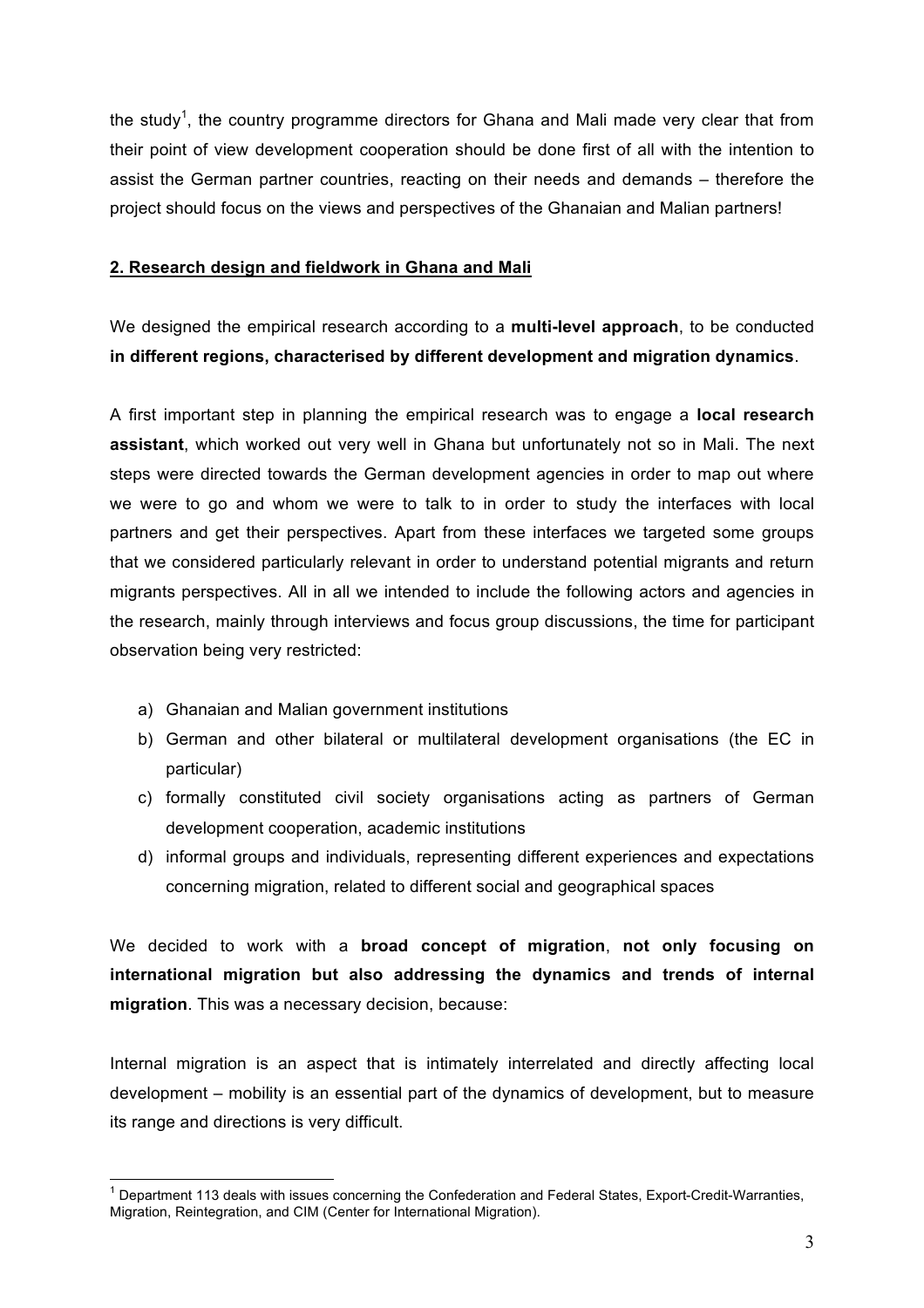With respect to the "root causes" of migration, which constitute a very complex interplay of various (changing) factors, it is impossible to separate internal and external migration – the routes and destinations of migrants depend on their resources and on already established networks which might be very different for people who might all explain their migration motives by referring to exactly the same "root causes".

This observation can also be related to the phenomenon of "stepwise migration" – which is well covered in the literature on migration, particularly with respect to Ghana, referring mainly to migration from rural areas to urban centres, which then might become transit zones for migration further on to other countries.

Another important aspect is the assumption that the "opportunities for internal migration might be one of the most important explanations for why international migration does not occur" (Malmberg 1997, 24). Furthermore research on the destination and redistribution of remittances from transnational migrants indicate an intricate interrelatedness of internal and international migration networks, which shows that the "effects" of international migration (which eventually contribute to growing inequalities on the local and national level) cannot be studied apart from internal migration.

In Ghana the dominant pattern of internal migration reflect the dynamics of uneven development, with deep roots in Ghana's colonial history: internal migrants mainly come from the North, where there is a high prevalence of poverty, to the South, where most of the natural, economic and social resources as well as the political power are concentrated; and from rural areas where factors such as land scarcity, lack of agricultural investment resources, and rising unfavourable environmental and climatic conditions 'push' people to urban areas to prospect for urban livelihoods.

In Mali the situation is much more complex: There are different overlapping pattern of seasonal migration and more or less permanent mobility reflecting the coexistence of farmers and nomads, there are areas where since colonial times the government has invested in large irrigation schemes (the famous 'Office de Niger') and where people from different parts of the country have either been forced to settle or came voluntarily, eventually to start migrating again … Another aspect which complicates the situation is the fact that there are almost no reliable demographic data for Mali.

Finally there are long lasting traditions of migration and strong movement within the subregion, (such as from Mali most to Congo, Angola, Gabun, Ivory Coast) which are now intermingling with more recent migration trends that made Mali (and other neighbouring countries) into a transit-zone for migrants heading towards Europe, the US or Canada …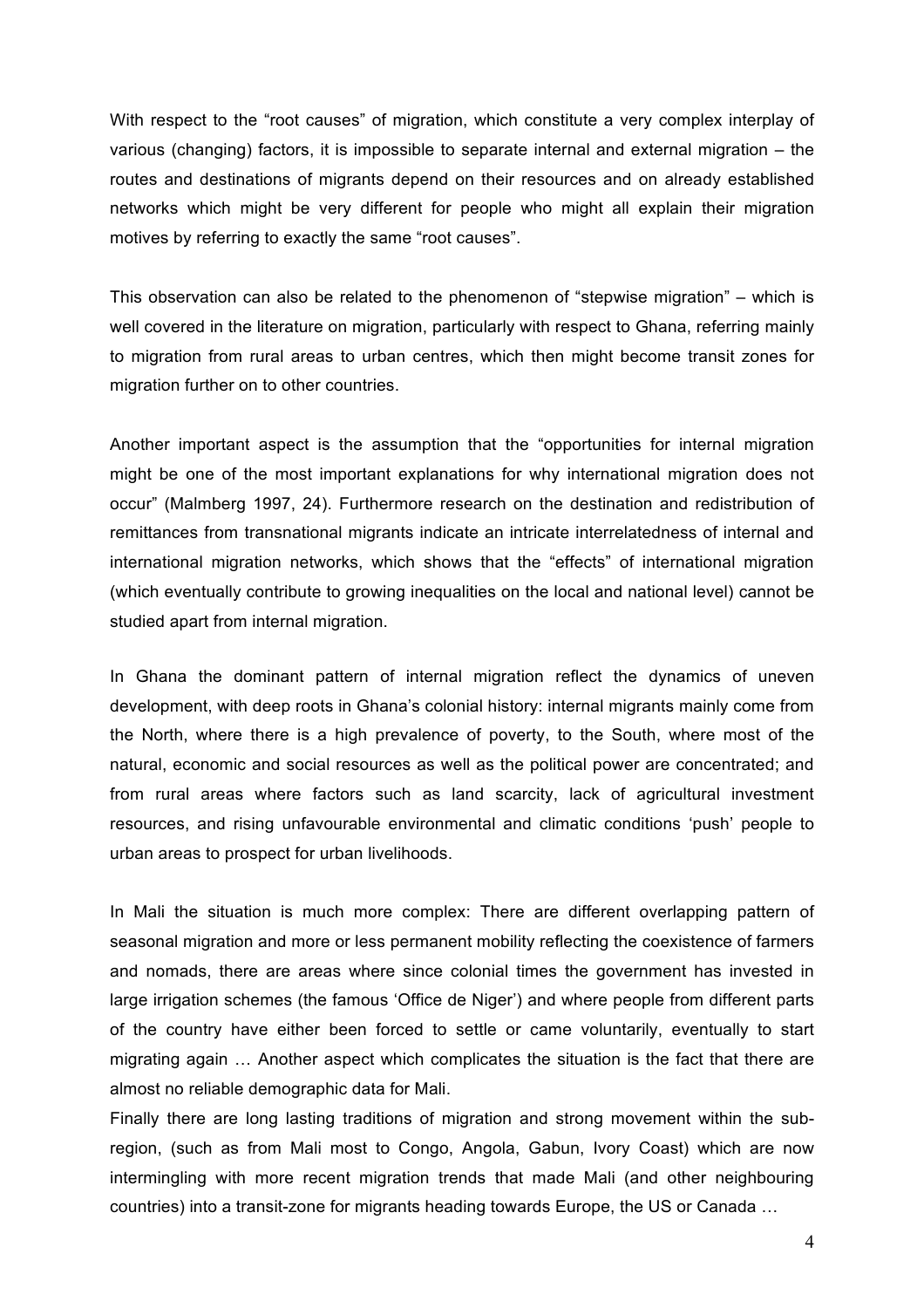## **3. Relating migration and development**

### **3.1. Restrictions on the conceptual level**

Although with respect to the broad concept of migration, encompassing internal and external migration, the field of research seems very large, during fieldwork we were persistently confronted with some stereotyped discourses reflecting restrictions on the conceptual level, which make it difficult to understand the social and cultural meaning of processes related to 'migration', let alone the social and cultural meaning of processes related to 'development'.

A major restriction is the strong **normative bias characterising migration discourses** within the public sphere, where migration is mainly conceived of as a problem, a rupture with and challenge to an imagined social normality (or the ideal "area of freedom, security and justie"). Generally, a negative balance is drawn for the nation-states affected by migration, particularly emigration countries.

Another restriction is the dominance of a **territorially bounded development** concept which tends to disregard the aspect of mobility as an integral part of development processes. Mainstream development discourses promote efforts to change the situation of people located in certain places in order to attain better living conditions, but they don't take into account that thereby the people themselves and the way they belong to or relate to this place are also changing. Development tends to be measured in terms of growth attributed to certain geographic spaces – most often without any reflections on development in terms of a transformation of social spaces.

The actual discussions of the link between migration and development are marked by these conceptual shortcomings. Therefore there is no reflection on the way **migration forms part of development** *qua social transformation*. With the citation and re-citation of numbers not only the phenomenon of migration but also the meaning of development is taken for granted - there is a lack of considering questions such as: Whose development? Which kind of development? As well as: Whose migration and which kind of migration?

#### **3.2. Social meaning of migration practices – gendered dimensions**

Looking at the social structure of migration practices and analysing emic discourses of the actors involved, the relevance of the above mentioned questions becomes evident. This is particularly salient when it comes to the gendered dimensions of migration. Men and women don't move in the same way, they don't follow the same pattern, their resources and networks are diverse, and even more importantly: their practices are conceptualised and legitimised in different ways.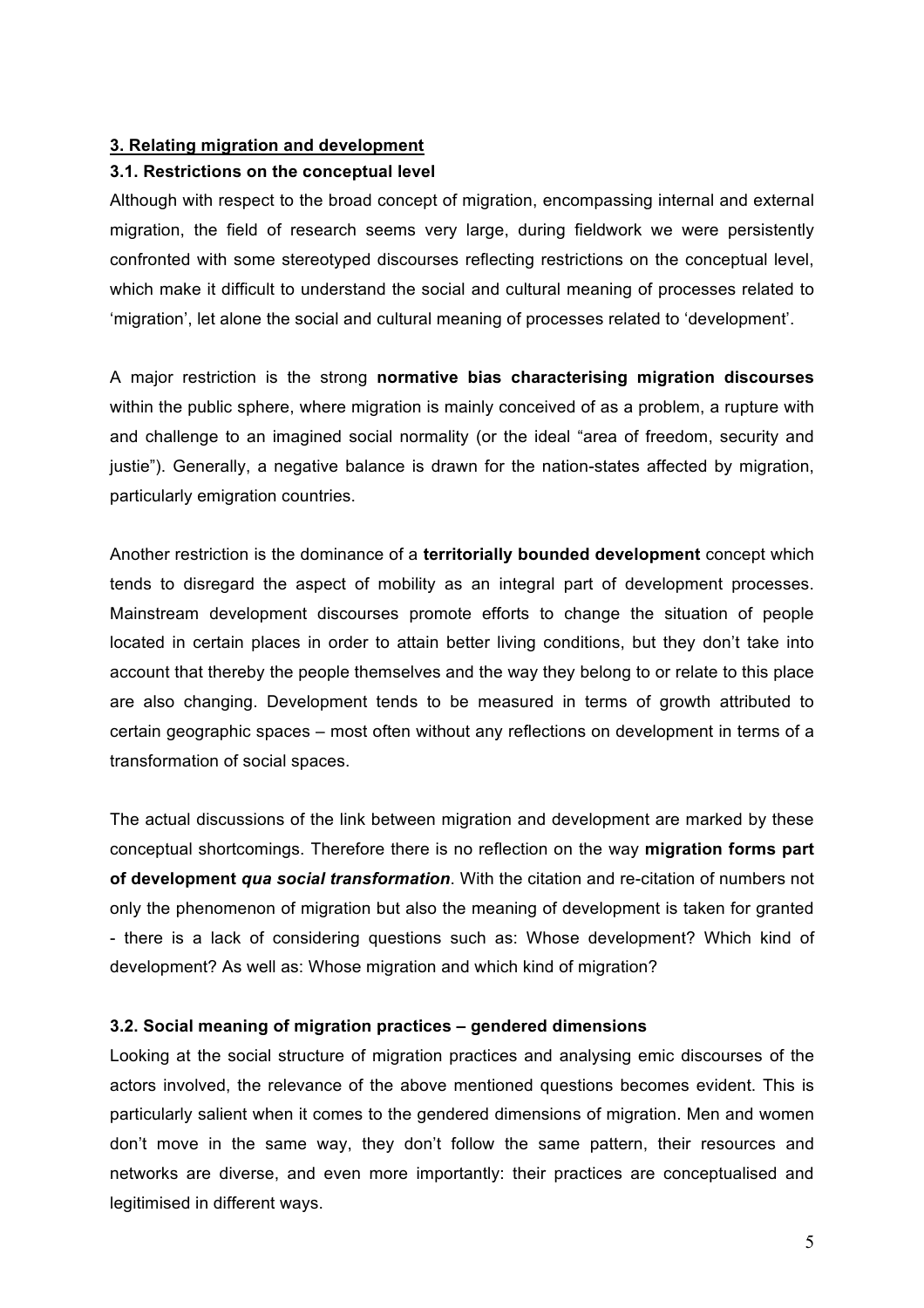In Ghana as well as in Mali one can observe a **feminisation of migration** – that is: an increase of so called independent or 'un-accompanied' female migration, meaning that the women or girls migrating do not follow or accompany a male relative or husband.

In the case of Mali the situation in many villages in the region of Mopti (on the plains of Dogonland) and Ségou (on the borders of the Office de Niger) has become quite pathetic since lack of rainfalls, degradation of the natural environment and lack of fertile land on the one side, and the rising food prices on the other (the Malian government tries to control the situation by subsidising fuel) has resulted in food shortages and a "generalised poverty" (pauvreté géneralisée). This is a reason not only for the young men ("les braves valides") to leave their villages but also for the young unmarried women and girls or even the married women, leaving behind only children and elderly people.

In both regions there is a pattern of socially accepted female labour migration to participate in the cultivation and harvesting of rice at the sites of large irrigation schemes. This kind of rural-rural migration is temporary, and the work to be done in the rice fields as well as its remuneration is conceived as beneficial in terms of economic or nutritional values (when paid in naturalia) but also social values (rice as the basic foodstuff for important family ceremonies).

But apart from this established migration pattern there is a new kind of female rural-urban migration, mainly to Bamako but also to some other urban centres (particularly in regions with a relatively strong international migration dynamics, as in Kayes or in Gao and Kidal), where young women and girls work as housemaids. This kind of migration is often practiced within the framework of the different periods of the agricultural calendar – the girls try to come back during the rainy season.

Nevertheless the migration to the city is not really accepted as it challenges local moral values and power structures attached to gendered pattern of mobility, it is legitimised as being on "the search for the dowry" ("à la recherche du trousseau"). The women among the parents generation, who are supposed to equip their daughters for their marriage, cannot come up to their obligations anymore – nowadays the prices of items that have to be included in the dowry are much higher than at the time of their own marriage, almost none of them can be produced locally – textiles, kitchen utensils, electronic devices, etc. are all imported goods. Confronted with a situation where people often even lack food to cover the whole year until the end of the harvesting season and have to send their children away, parents cannot retain the unmarried girls: "malgré nous on les laisse partir".

The women who say this know that they cannot be a model for their daughters anymore. They know about some of the problems that the girls (most of them have never attended school) encounter in the city but they don't know how to handle them: insecurity of working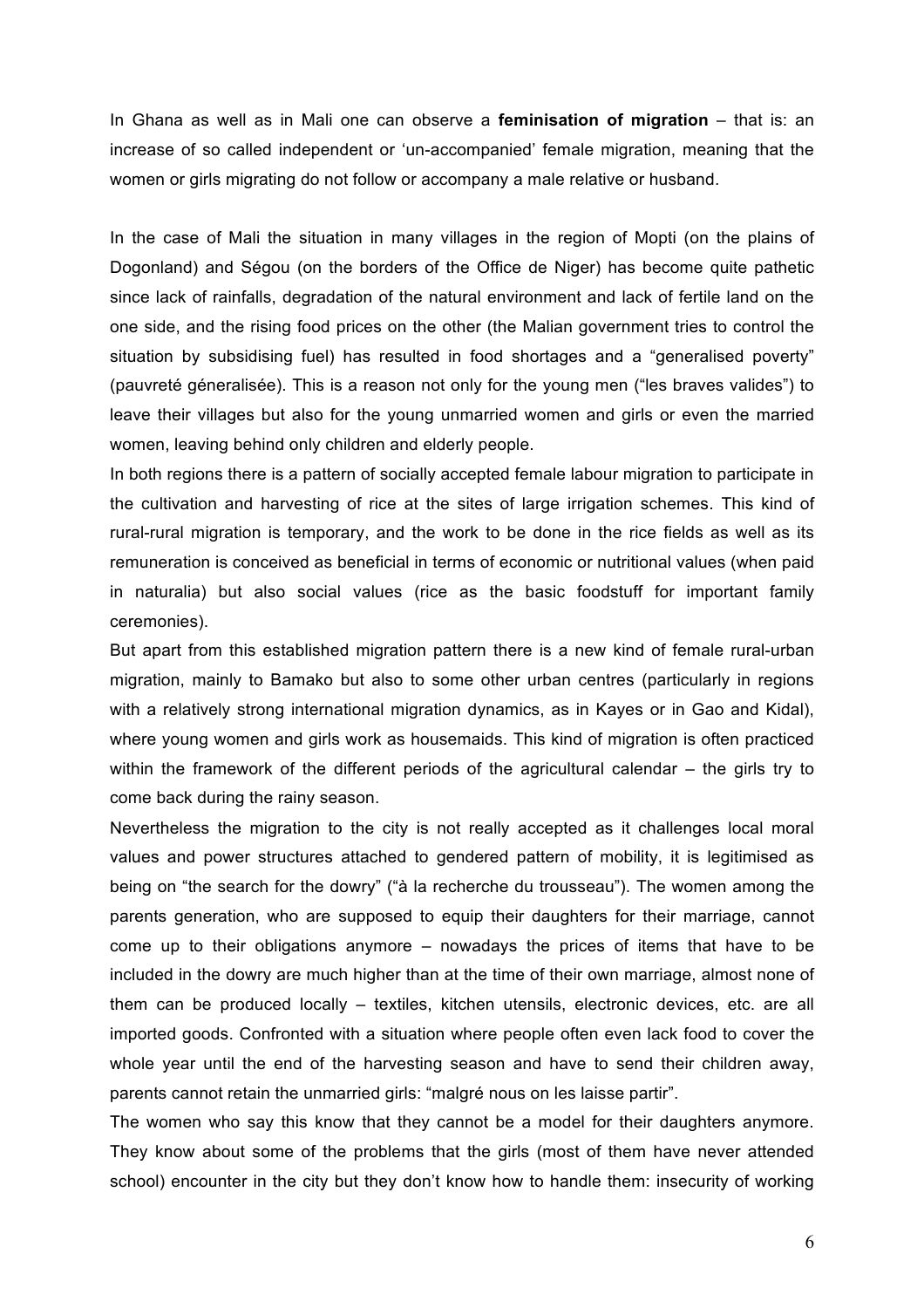relations, informal payment arrangements, bodily and sexual abuse, undesired pregnancies, clandestine abortions, relations or even marriages with a man "whose origin is not known", etc. In many cases the aim to complete the dowry is not attained …

However, there are also other reasons to leave the village: A girl who has never been to the city is considered by her age-mates as a "savage", she will have to keep quiet when her friends and her fiancée talk about their migration experiences. In the case of the girls in Dogonland there is another reason to migrate: to learn Bamana – a knowledge which is considered "useless" by the elder generation but whose value in social as well as economic terms (vernacular, used in translocal trading activities) is well appreciated by the youth.

In reaction to this new migration trends, sanctions for women and girls leaving the village without authorisation of the male head of the family have been introduced officially by the (male dominated) family and village councils in Dogonland. <sup>2</sup> These authorities argue that it is important to keep the girls in the village because it is the only way to attract the young men – if they leave nobody among the young generation will come back and the village may implode …

So far the way German development cooperation addresses these phenomena don't go beyond the established ways to support women's groups engaged in horticulture or other income generating activities, empower them through education and political participation, etc. I don't want to say that these approaches (with all their shortcomings when it comes to practice), which have been used to work with the generation of the mothers, are not good – but I think it is important to underline that with respect to migration young women and girls are always seen as particularly vulnerable, if not as victims, but not as agents of change and promoters of socio-cultural innovations.

Insecurity is also an important issue concerning **male migration** – particularly with respect to forms of irregular international migration (not only with respect to restrictive immigration politics in Europe but also with respect to the quantitatively much more important migration within the sub-region: example of massive expulsions from Ivory-Coast). However, the discourses by which the dangers as well as the challenges and opportunities of migration are conceptualised are very different in the case of men.

In Ghana the formula which is used almost as a synonym for migration is "searching for greener pastures". Although the trend of a feminisation of migration can also be felt

 $\frac{1}{2}$  $2$  Leaving the village without the authorisation of the parents is sanctioned by a fine of 40.000,- to 50.000,- CFA, no participation at the marriage nor at the baptism of the first child. For married women the fine is much higher: 250.00,- CFA.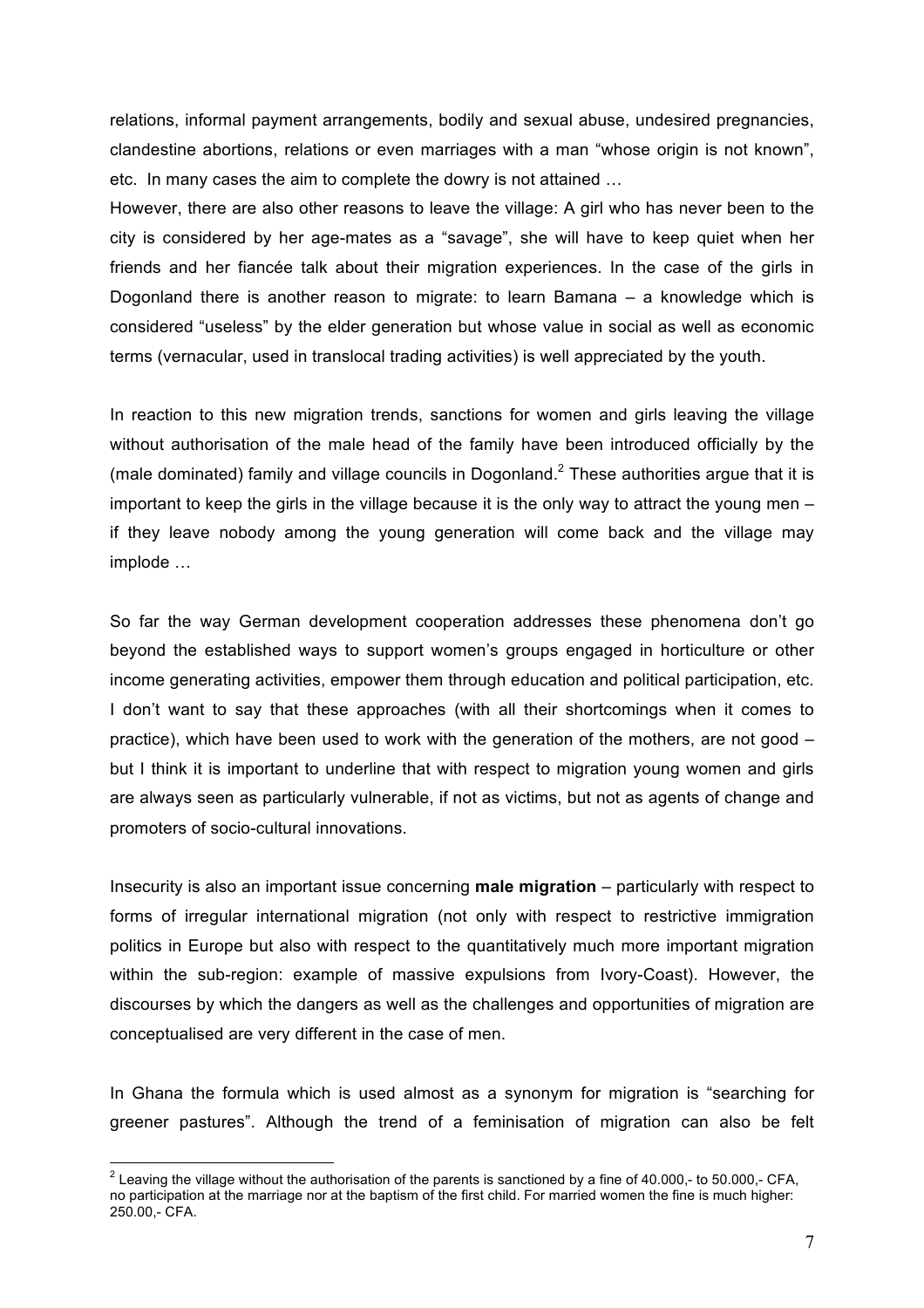(particularly in the Northern regions, quite similar to the situation in Mali), public discourses on migration are dominated by the image of a male migrant, who has challenged his fate and tested his faith – confronted with the difficulties and insecurities of (often irregular) migration to Europe, the US or Canada, the motto is: "try your luck".

Religious discourses in Ghana, particularly the pentecoastal 'prosperity gospel' strongly promote the idea of the faithful believer who, with the help of god, has "been-to" somewhere overseas and "made it". The image of the economically successful and potent migrant creates strong social pressure on large parts of the Ghanaian society (probably most strongly on those parts with a middle income and access to higher education). This social pressure can be considered as a major incentive for international migration.

There are also economic reasons, which were mentioned as important 'push-factors' particularly by those parts of the population who have a certain level of education and who are seen as the motor for Ghana's successful development: self employed entrepreneurs who are asserting themselves in a highly competitive environment. In view of a general lack of formal employment, self-employment is the most viable option – provided that there is some capital to start off. In a context of prevailing poverty (although in a lesser degree as compared to the situation in Mali), however, this capital is generally lacking. Migrating and seeking opportunities for wage labour are seen as a socially acceptable strategy to deal with this problem. Creating perspectives for self employment (a strategy strongly supported by German development cooperation in order to develop the Private Sector and create alternatives to unemployment) therefore also functions as a motor for labour migration.

Looking at the very costly investments most migrants have to make before they (eventually) finally come into a situation where they can get the money needed for their business, it seems more rational to invest this money directly in the respective business. However, this option is not viable in most of the cases because of the manifold social obligations – accumulated capital must be redistributed within the family, whereas to stay at a distance creates room for manoeuvre …

#### **4. Conclusion – challenges and oportunities**

The examples from Mali and Ghana are not meant to represent a systematic comparison – they were chosen to illustrate the interaction of diverse elements of social, cultural and economic practices, as well as the interrelatedness of geographical and social spaces, which characterise the complex relations between migration and development.